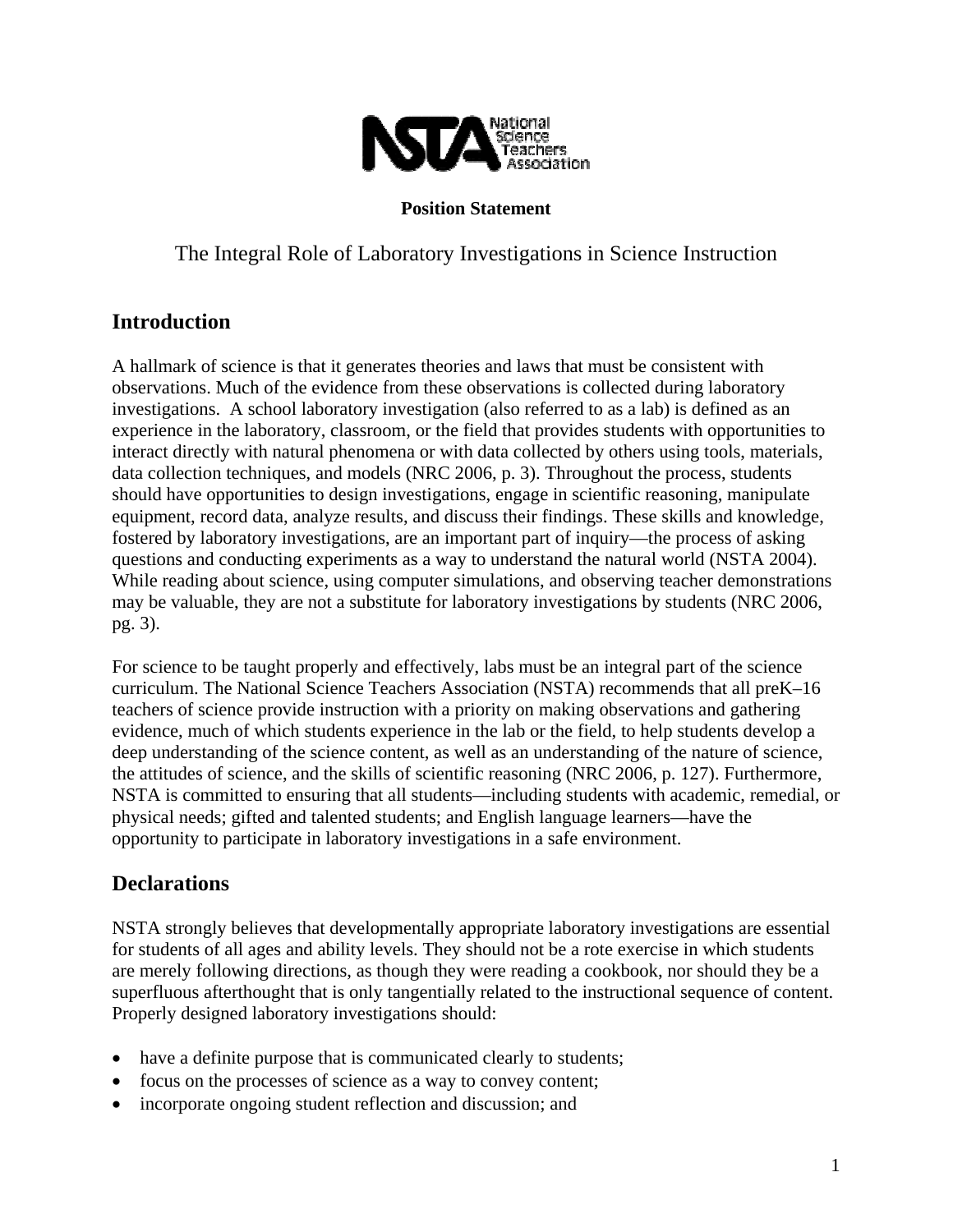• enable students to develop safe and conscientious lab habits and procedures (NRC 2006, p. 101-102).

### **Integration of Labs into the Science Program**

Inquiry-based laboratory investigations at every level should be at the core of the science program and should be woven into every lesson and concept strand. As students move through the grades, the level of complexity of laboratory investigations should increase. In addition, NSTA recommends that teachers and administrators follow these guidelines for each grade level:

#### *Preschool and Elementary Level*

- With the expectation of science instruction every day, all students at the preschool and elementary level should receive multiple opportunities every week to explore science labs that fit the definition described in the Introduction.
- Laboratory investigations should provide all students with continuous opportunities to explore familiar phenomena and materials. At developmentally appropriate levels, they should investigate appropriate questions, analyze the results of laboratory investigations, debate what the evidence means, construct an understanding of science concepts, and apply these concepts to the world around them.

### *Middle and High School Levels*

- With the expectation of science instruction every day, all middle level students should have multiple opportunities every week to explore science labs as defined in the Introduction. At the high school level, all students should be in the science lab or field, collecting data every week while exploring science labs.
- Laboratory investigations in the middle and high school classroom should help all students develop a growing understanding of the complexity and ambiguity of empirical work, as well as the skills to calibrate and troubleshoot equipment used to make observations. Learners should understand measurement error; and have the skills to aggregate, interpret, and present the resulting data (NRC 2006, p. 77).
- As students progress through middle and high school, they should improve their ability to collaborate effectively with others in carrying out complex tasks, share the work of the task, assume different roles at different times, and contribute and respond to ideas.

## *College Level*

At the college level, all students should have opportunities to experience inquiry-based science laboratory investigations as defined in the Introduction. All introductory courses should include labs as an integral part of the science curriculum. Laboratory experiences should help students learn to work independently and collaboratively, incorporate and critique the published work of others in their communications, use scientific reasoning and appropriate laboratory techniques to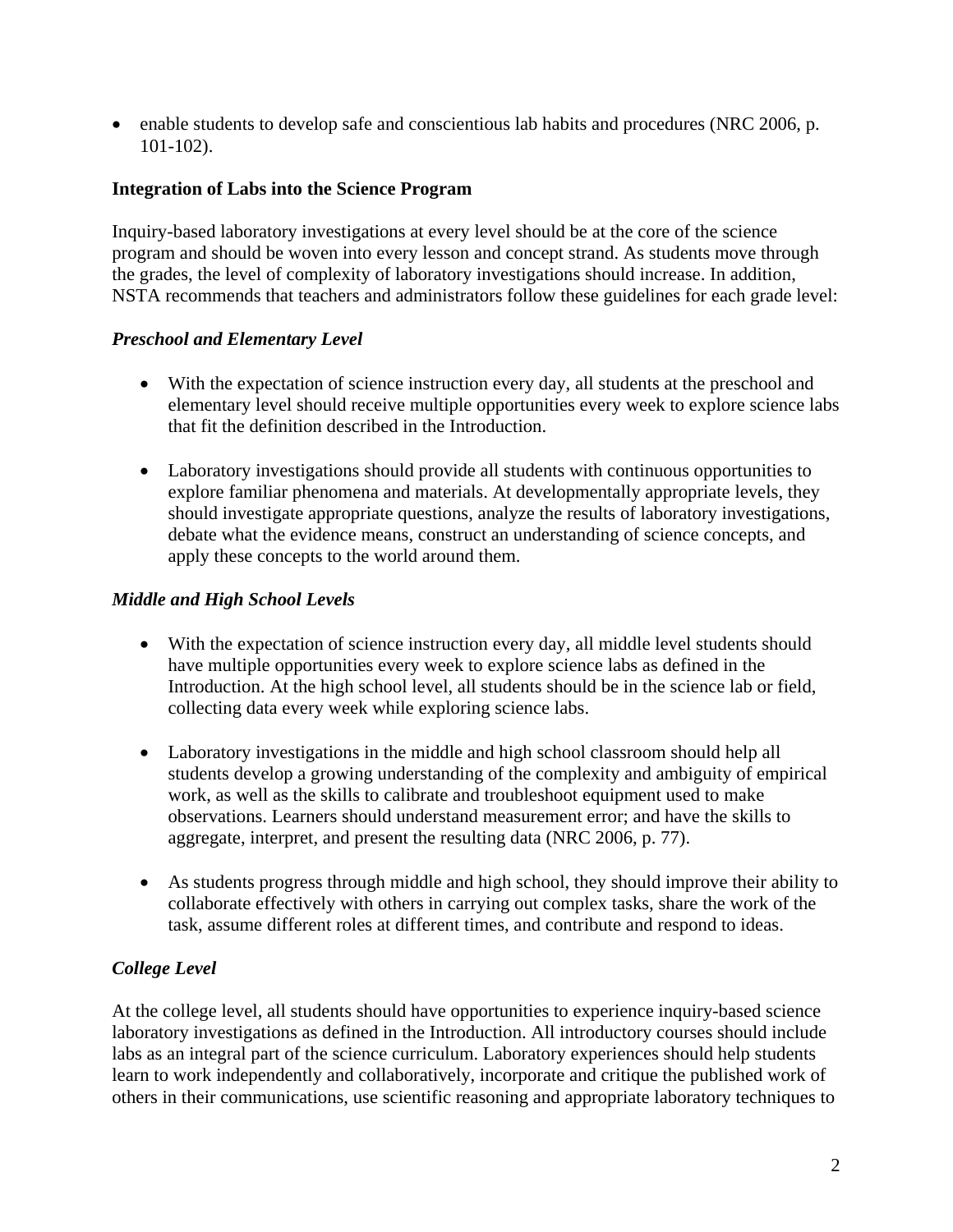define and solve problems, and draw and evaluate conclusions based on quantitative evidence. Labs should correlate closely with lectures and not be separate activities. Exposure to rigorous, inquiry-based labs at the college level also is important because most teachers develop their laboratory teaching techniques based on their own college coursework laboratory experiences.

#### **Support for Teachers of Science**

To give teachers at all levels the support they need to guide laboratory investigations as an integral part of the total curriculum, NSTA recommends:

- Ongoing professional development opportunities to ensure that teachers of science have practical experiences that familiarize them with the pedagogical techniques needed to facilitate inquiry-based labs matched to appropriate science content (NSTA 2006, NRC 2006, p. 150-151).
- Yearly evaluation of the laboratory investigations to determine if they continue to be an integral and effective part of the whole program and the delivery of all content.
- Periodic training in lab logistics, including setup, safety, management of materials and equipment, and assessment of student practices. Safety equipment and annual safety training should be provided so that science educators are well informed about yearly changes in safety procedures to ensure that students and educators are protected (NSTA 2000).
- Training to work with students with academic or remedial needs, physical needs, and gifted and talented students so that teachers can differentiate instruction appropriately. Assistive equipment, additional personnel, and facilities, modified as needed, also should be provided to ensure appropriate instruction of all students.
- Effective preservice programs that prepare teachers to carry out science labs as a central part of every science curriculum.

## **Support for Science Labs**

To ensure that laboratory investigations are implemented in schools, administrative support is crucial. NSTA recommends that the school administration recognize the instructional importance, overarching goals, and essential activities of laboratory investigations and provide the following:

• An adequate facility where labs can be conducted. At the preschool and elementary levels, this means a classroom with sufficient work space, including flat moveable desks or tables and chairs, equipment, and access to water and electricity. At the middle and high school levels, a safe, well-equipped lab space should be available, with necessary equipment and access to water and electricity. In addition, appropriate facilities to work with students with special needs should be provided. (Beihle 1999)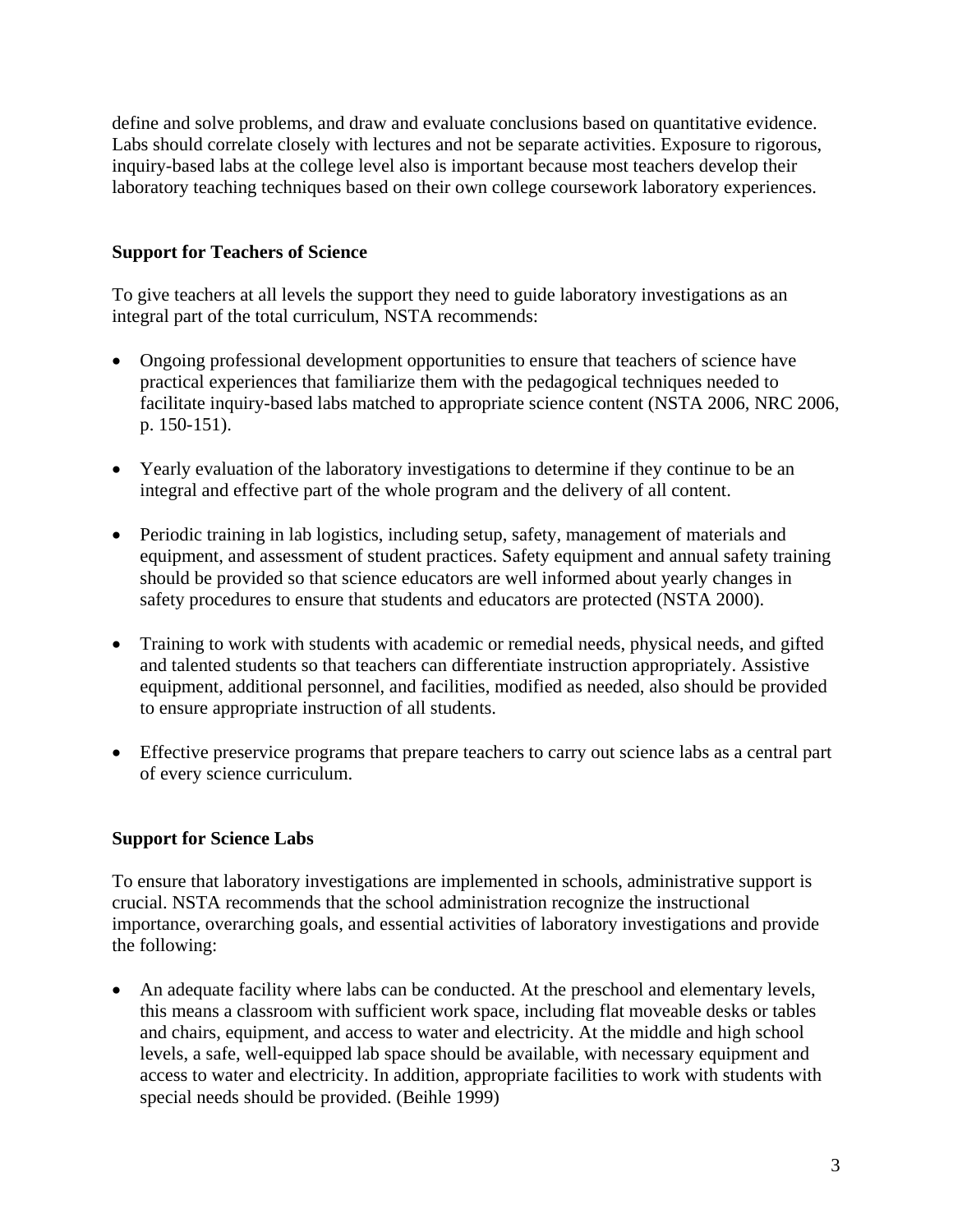- Adequate storage space for all materials, including devices and materials in common use that are considered hazardous. (Beihle 1999)
- Funding for yearly educator training on how to manage materials and guide inquiry-based learning during labs.
- A budget for regular maintenance of facilities and equipment, as well as annual costs for new or replacement equipment, supplies, and proper waste management.
- A budget that recognizes additional costs required for field experiences.
- Laboratory occupancy load limits (number of occupants allowed in the laboratory) set at a safe level based on building and fire safety codes, size and design of the laboratory teaching facility, chemical/physical/biological hazards, and the needs of the students (Roy 2006; NSTA 2000). Science classes should have no more than 24 students even if the occupancy load limit might accommodate more. (NSTA 2004) Research data shows that accidents rise dramatically as class enrollments exceed this level. (West 2001) Teachers should not be faced with a Hobson's choice—teach in an unsafe environment or sacrifice the quality of teaching by not doing labs.

#### **Assessment**

Assessment, a powerful tool in science education, serves both formative and summative purposes. Not only does it help show what students have learned and the nature of their reasoning, it also indicates what gaps remain in learning and what concepts must be reviewed (NSTA 2001). NSTA recommends the following steps to ensure that laboratory investigations are part of the assessment process:

- Teachers of science, supported by the administration, be given the time and training to develop assessments that reveal and measure inquiry skills—the ability to design, conduct, analyze, and complete an investigation, reason scientifically, and communicate through science notebooks and lab reports.
- Instruction and assessment be aligned so that formative and summative assessments are meaningful and can be used to improve the science curriculum as well as determine what students have learned.

*Adopted by the NSTA Board of Directors February 2007* 

## **References**

Biehle, J. T, L. L. Motz, and S. S. West. 1999. *NSTA guide to school science facilities*. Arlington, VA: NSTA Press.